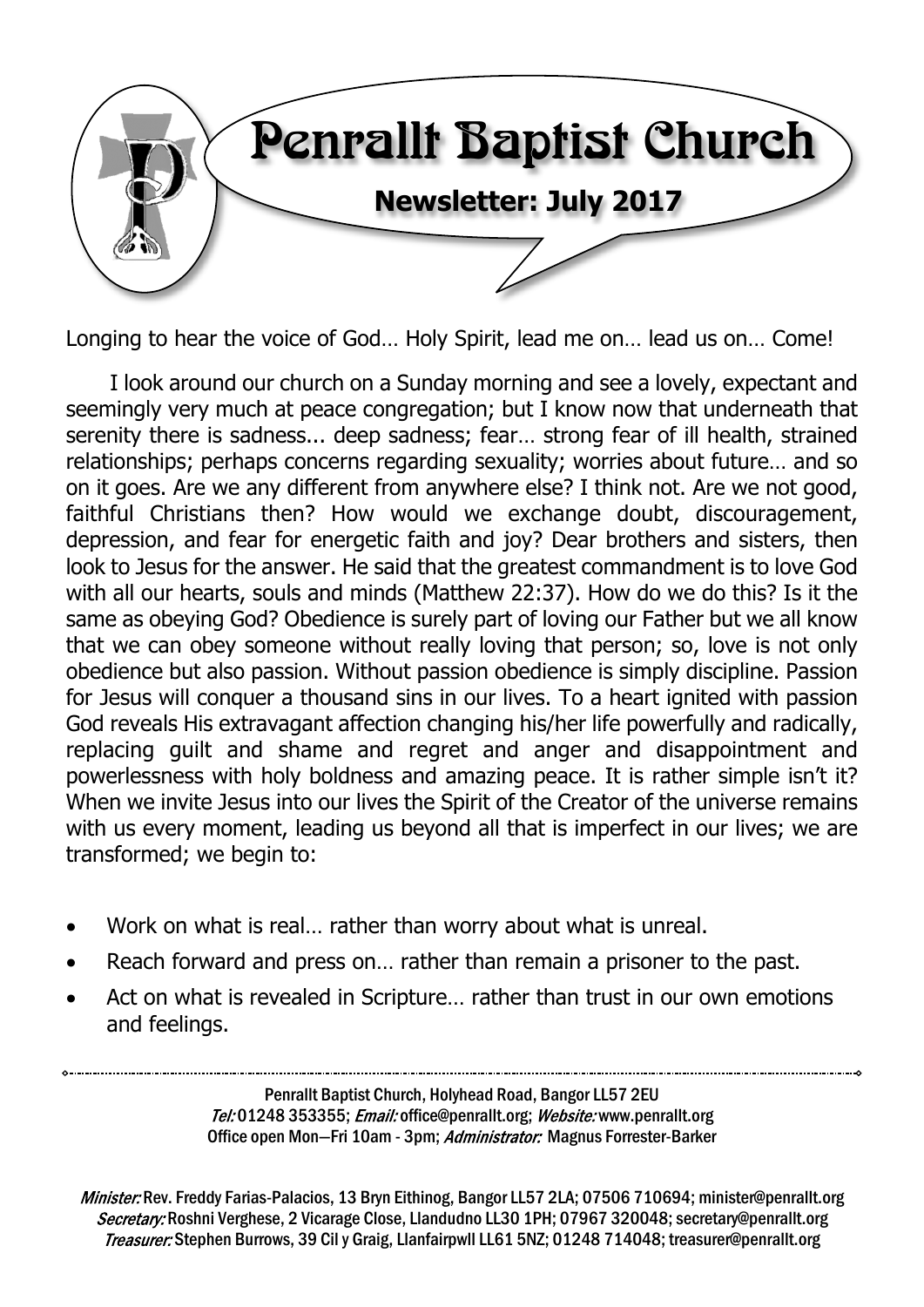We have a choice; choose to live by the Spirit or choose to live by the demands of the world; follow the Word of God or follow our hearts' desires; herein lies the dilemma. His condition is that we let Him into every aspect of our lives, not just the ones we need help!

We are now listening to some uncompromising sermons in Penrallt; we might be shifting uncomfortably in our seats at times! But that is the Word of God in all its glory; so may I persuade you to listen, meditate and make changes accordingly. No worries dear friends, God loves us as we are, sinners; the opportunity to repent is open as is His grace and forgiveness. Oh! The Glory of God! How we suffer because we are so stubborn and want to live our lives our way! Dear reading friend, I do not wish to encourage you to downplay or look away from the hard times of life and the pain those times bring. Instead I am persuading you to look boldly in the face of adversity when it arrives, think of it as an opportunity from our Saviour to learn something we might not learn otherwise; opportunity that God promises to use for our good. Though hard times He reveals His nature. How? By encouraging us to trust Him to lead us on, believe in His everlasting love, in His power, in His promises… to make us each a masterpiece!

Dear friends, God has a plan for our welfare. When we wonder and ask, 'But…what happened there?' He shouts back to us through Jeremiah 29:11, 'Oh, I have a plan'. The path of our life may zig and zag, twist and turn but God has promised us, 'a future and a hope'. Let us claim that future.

God bless,

Roshni

#### **Duty Deacons**

Owing to the recent changes within the diaconate and in an attempt to even out the workload, every Sunday there will be a deacon on duty for both the morning and evening service, who will be responsible for opening and locking the building, ensuring that servers are allocated for communion services and cups, plates etc. washed and tidied away afterwards, as well as facilitating the general smooth running of services. The name of the duty deacon will be published in the weekly news sheet each week.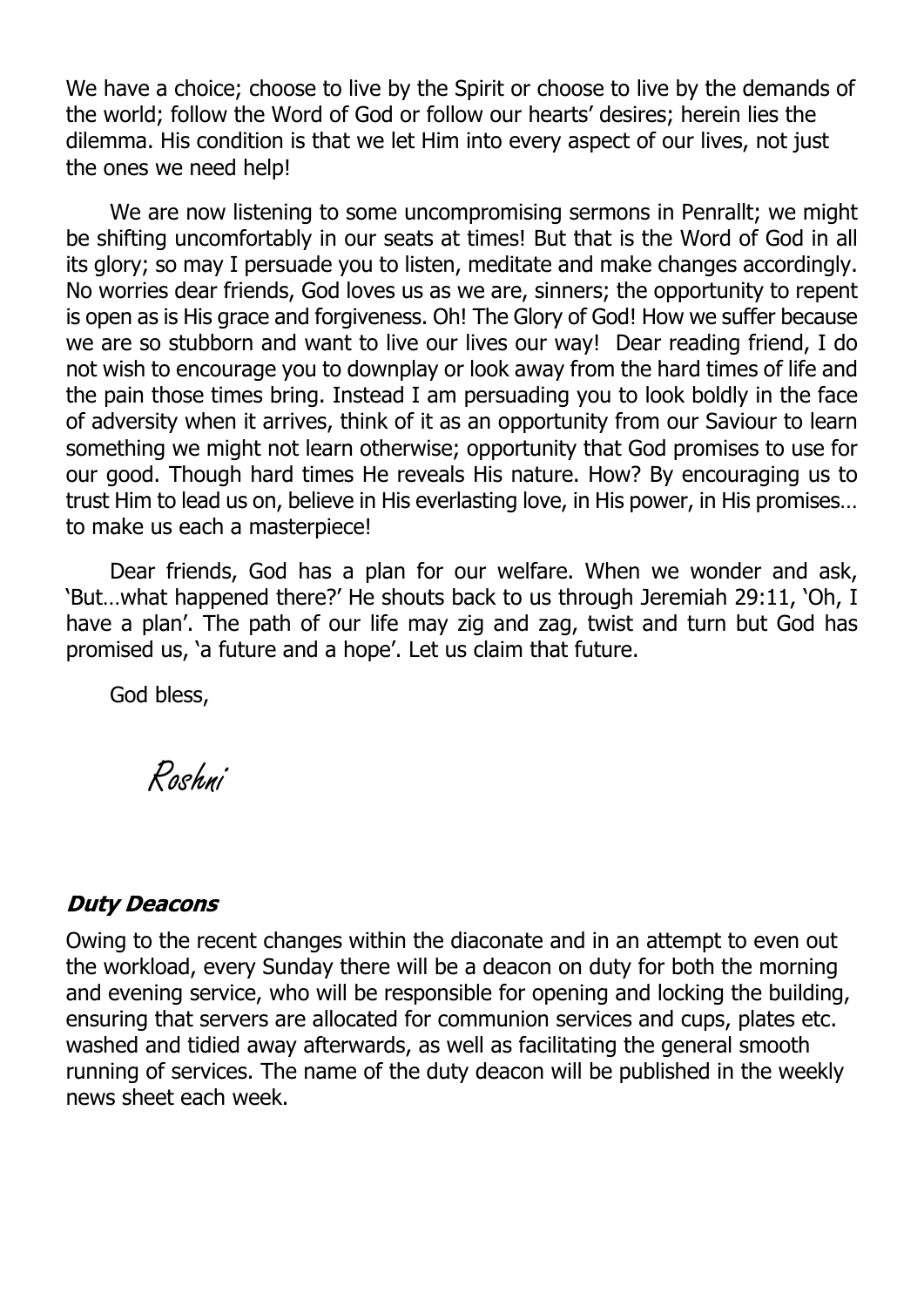# **Services This Month**

The speaker except where otherwise noted is our minister, Freddy Farias-Palacios, who will conclude our morning service sermon series on Fruitfulness on the Front Line and begin a new series on The Fruits of the Holy Spirit as well as continuing the evening series on *When God calls us to do His will*. This month we also welcome Claire Bedford, one of our BMS mission partners (working at a hospital in Chad). Deb Stammers and Roger Borlace, are both Penrallt members.

#### **2nd July**

|                       | 10:30am Fruitfulness on the front line #7:<br>Being a wise messenger of the Gospel                  | Colossians 4:2-6                        |  |  |
|-----------------------|-----------------------------------------------------------------------------------------------------|-----------------------------------------|--|--|
|                       | 6:00pm Communion Service<br>When God calls us to do His will #4:<br>The disciples' call             | <i>Matthew 4:18-22;</i><br>John 1:35–39 |  |  |
| 9 <sup>th</sup> July  |                                                                                                     |                                         |  |  |
|                       | 10:30am Fruitfulness on the front line #8:<br>Colossians 2:6-7<br>Advice for our spiritual journey  |                                         |  |  |
|                       | 6:00pm When God calls us to do His will #5:<br>Jesus' model of ministry                             | <i>Matthew 9:35-38</i>                  |  |  |
| $16th$ July           |                                                                                                     |                                         |  |  |
|                       | 10:30am Speaker: Claire Bedford (BMS).                                                              |                                         |  |  |
|                       | 6:00pm Speaker: Deb Stammers.<br>Jacob's encounters with God #1:<br>Heaven is closer than you think | Genesis 28:10-22                        |  |  |
| 23rd July             |                                                                                                     |                                         |  |  |
|                       | 10:30am Speaker: Deb Stammers.<br>Jacob's encounters with God #2:<br><b>Wrestling with God</b>      | Genesis 32:22-32                        |  |  |
|                       | 6:00pm Speaker: Roger Borlace.<br>Knowing that we're children of God                                | 1 John 3                                |  |  |
| 30 <sup>th</sup> July |                                                                                                     |                                         |  |  |
|                       | 10:30am Communion Service<br>The Fruits of the Holy Spirit #1: LOVE                                 | Gal. 5:22; Rom. 1:1-5<br>Matt. 22:35-40 |  |  |
| 6:00pm                | When God calls us to do His will #6:<br><b>Advice to deal with pressures</b>                        | 1 Peter 2:11-12                         |  |  |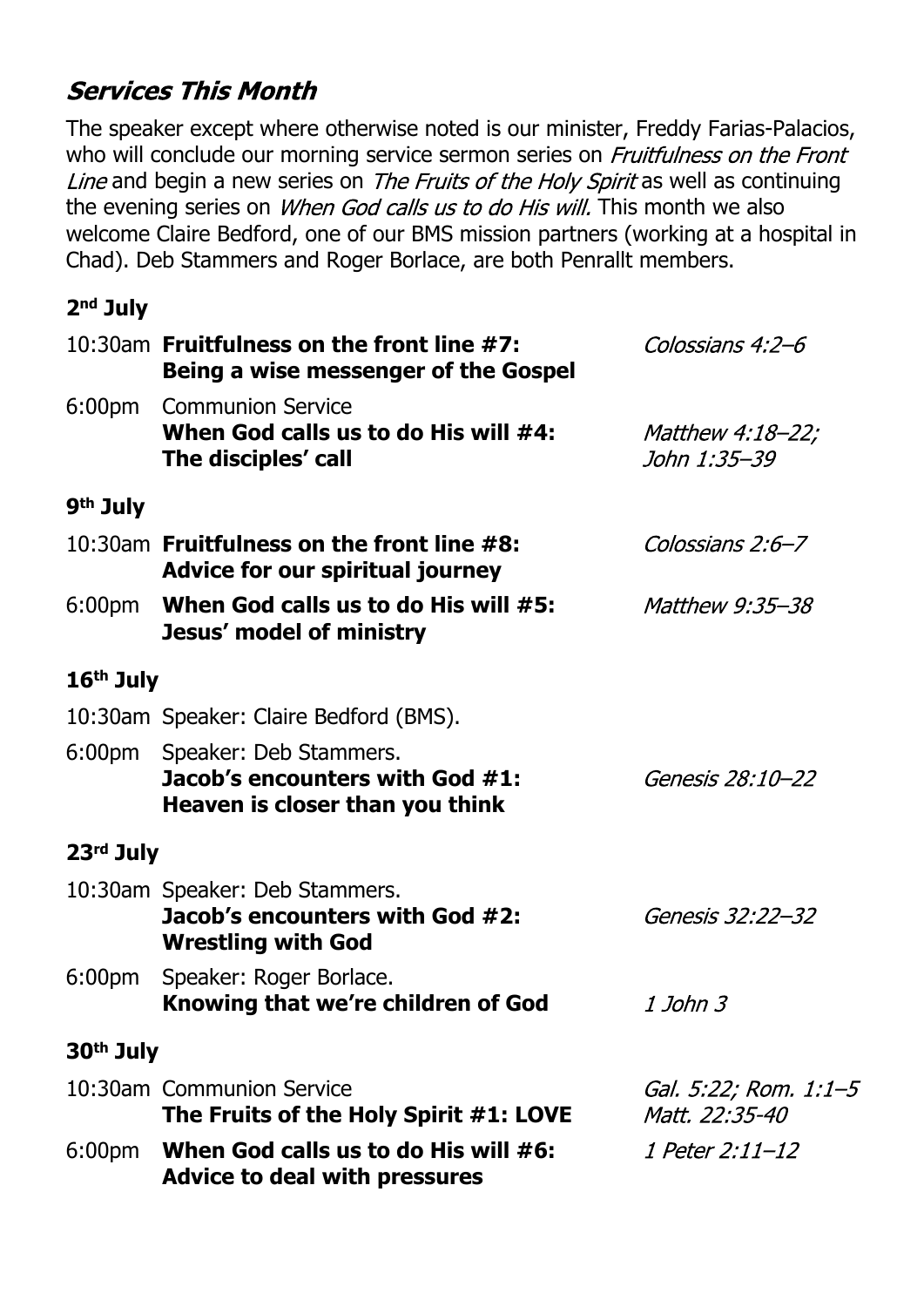# **Dates for Your Diary**

| <b>Saturdays</b>   | 8:30-9:30am        | Prayer meeting in the Twrgwyn Room.                                                      |  |  |
|--------------------|--------------------|------------------------------------------------------------------------------------------|--|--|
| <b>Sunday 2</b>    | 2:15 <sub>pm</sub> | Service at Haulfre residential home in Llanberis.                                        |  |  |
| <b>Monday 3</b>    | 7:30 <sub>pm</sub> | Church members' meeting.                                                                 |  |  |
| <b>Wednesday 5</b> | 10:30am            | Men's prayer meeting followed by coffee.                                                 |  |  |
| <b>Saturday 8</b>  | 10:30am            | Church walk at Aberffraw.                                                                |  |  |
| <b>Sunday 9</b>    | 3pm                | Praise on the Pier with the other churches of<br>Bangor Cytûn at the end of Bangor Pier. |  |  |
|                    |                    |                                                                                          |  |  |

**Tuesday 11** 7:30pm Monthly prayer meeting in the chapel.

Please see the Noticeboard section of this newsletter for more about many of these events.

#### **News of People**

Congratulations to Wyn and Julia Morgan on the safe arrival of their latest grandchild (Siân and Al's first child) – Emma Tegid Rowlands, who was born last month.

Please uphold in prayer both Pauline Pearson and Allison Farias-Arias as they struggle with pain and illness.

Please remember in your prayers Malcolm & Judy Stammers who are caring for Judy's terminally ill friend. Consequently Judy will be stepping down from the pastoral care team for the time being.

#### **Children's Birthdays in July**

5<sup>th</sup>: Cadi Evans 16<sup>th</sup>: Georgina Osborne 19th: Katherine Adams 22nd: Llinos Davies

Deadline for next month's newsletter: Sunday 23rd July. Please sent information to Magnus (office@penrallt.org; 01248 353355). All notices should be submitted in writing (preferably by email) as early as possible.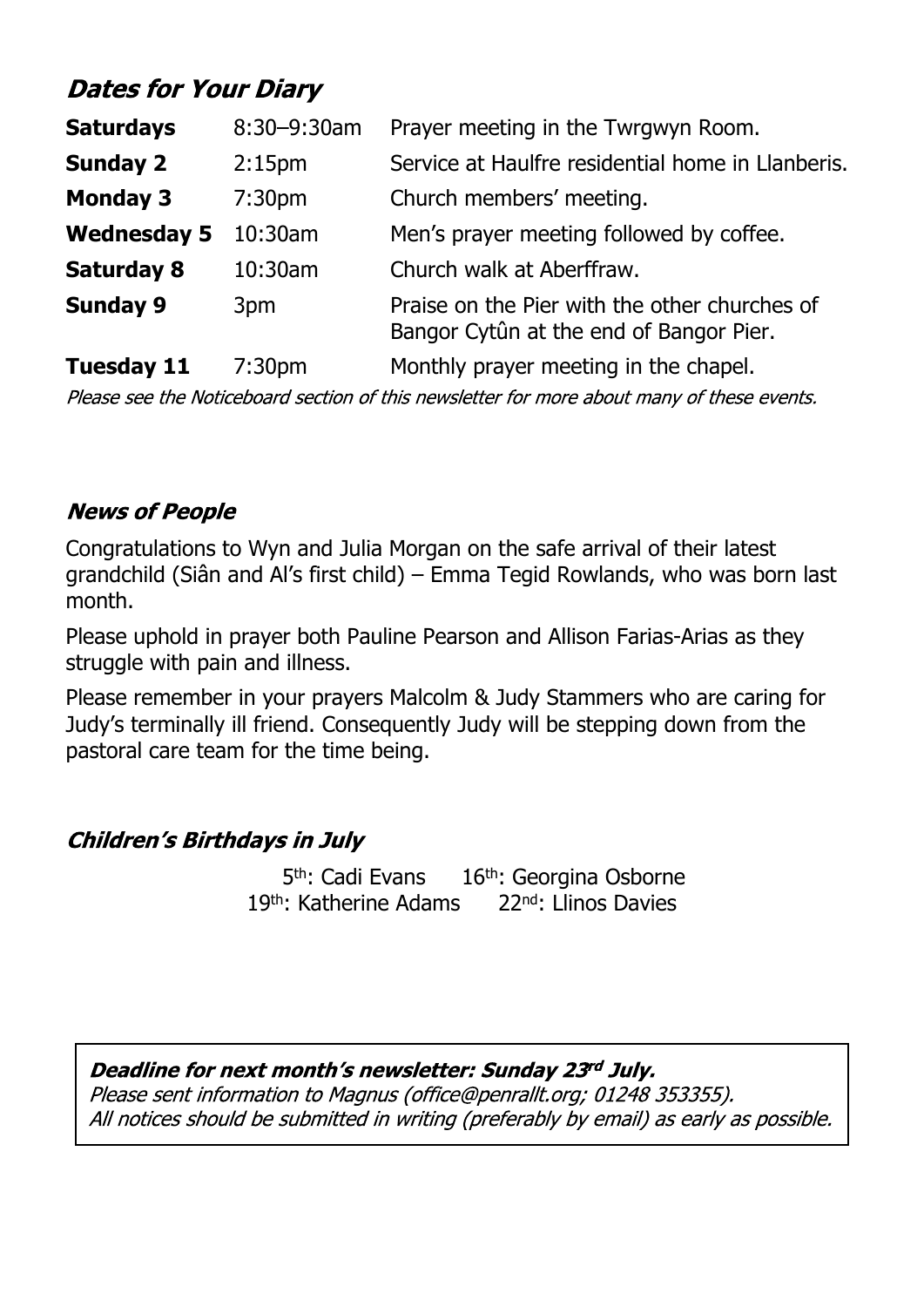### **Homegroups:**

Many of our folk meet in small groups during the week for Bible study, prayer and fellowship. We encourage you to join one of these groups if you are able to.NB not all these groups meet weekly. Please check with the contact people to find out when and where they are meeting this month.

| <b>Day</b> | <b>Time</b>        | <b>Group Name</b>             | <b>Contacts</b>                          |
|------------|--------------------|-------------------------------|------------------------------------------|
| <b>Tue</b> | 7:30 <sub>pm</sub> | Nilgiri                       | Joan Beer (353874)                       |
| <b>Tue</b> | 7:30 <sub>pm</sub> | Tyddyn Isaf<br>(Menai Bridge) | Magnus Forrester-Barker (717570)         |
| <b>Wed</b> | 2:00 <sub>pm</sub> | Carers                        | Carol Morris (208407)                    |
| <b>Wed</b> | 7:30 <sub>pm</sub> | <b>Nomads</b>                 | Pat & Roger Borlace (713146)             |
| <b>Wed</b> | 7:30pm             | Bryn Eithinog                 | Freddy Farias-Palacios (07506<br>710694) |
| <b>Thu</b> | 10:30am            | Llanfairpwll (am)             | Sue & Lawrence Moss (713793)             |
| <b>Thu</b> | 7:30 <sub>pm</sub> | Llanfairpwll (pm)             | Sue & Lawrence Moss (713793)             |
| <b>Thu</b> | 7:30pm             | <b>Ogwen Valley</b>           | Brian & Kate Wheatcroft (602516)         |
| Fri        | 10:30am-12:30pm    | The Lydias                    | Freda Birchall (371316)                  |

# Noticeboard:

#### **◊ Advance notice: Canolfan Closure August 2017**

Essential maintenance work is being done on the wooden floor in the hall and corridor, so the Canolfan will be closed for all activities during the week of 14th - 18th August.

#### *◊* **Church Lunch**

Sunday 2nd July

We will, as usual, have a church lunch on the first Sunday of the month, 2<sup>nd</sup> July. Please bring enough buffet-style food for yourself and a few others. NB there will be no church lunch in August.

#### *◊* **Church Walk**

Saturday 8<sup>th</sup> July  $9:15$ am

This month's walk will be on a Saturday and will be led by Dan Sayer. The walk is from Aberffraw to Pen Cob, approx. 7 miles. It follows one of the most beautiful coastal paths on Anglesey, starting from the small village of Aberffraw where we will follow the beach line to the start of the coastal path. We will pass the former home of Prince William and Kate, we will also have views of Newborough Forest and we should also see plenty of wildlife. The walk only has a few small ascents and may be a little muddy in places. We will finish at the Riverside Café with lovely homemade pies and cakes, perfect after this great walk. The meeting point